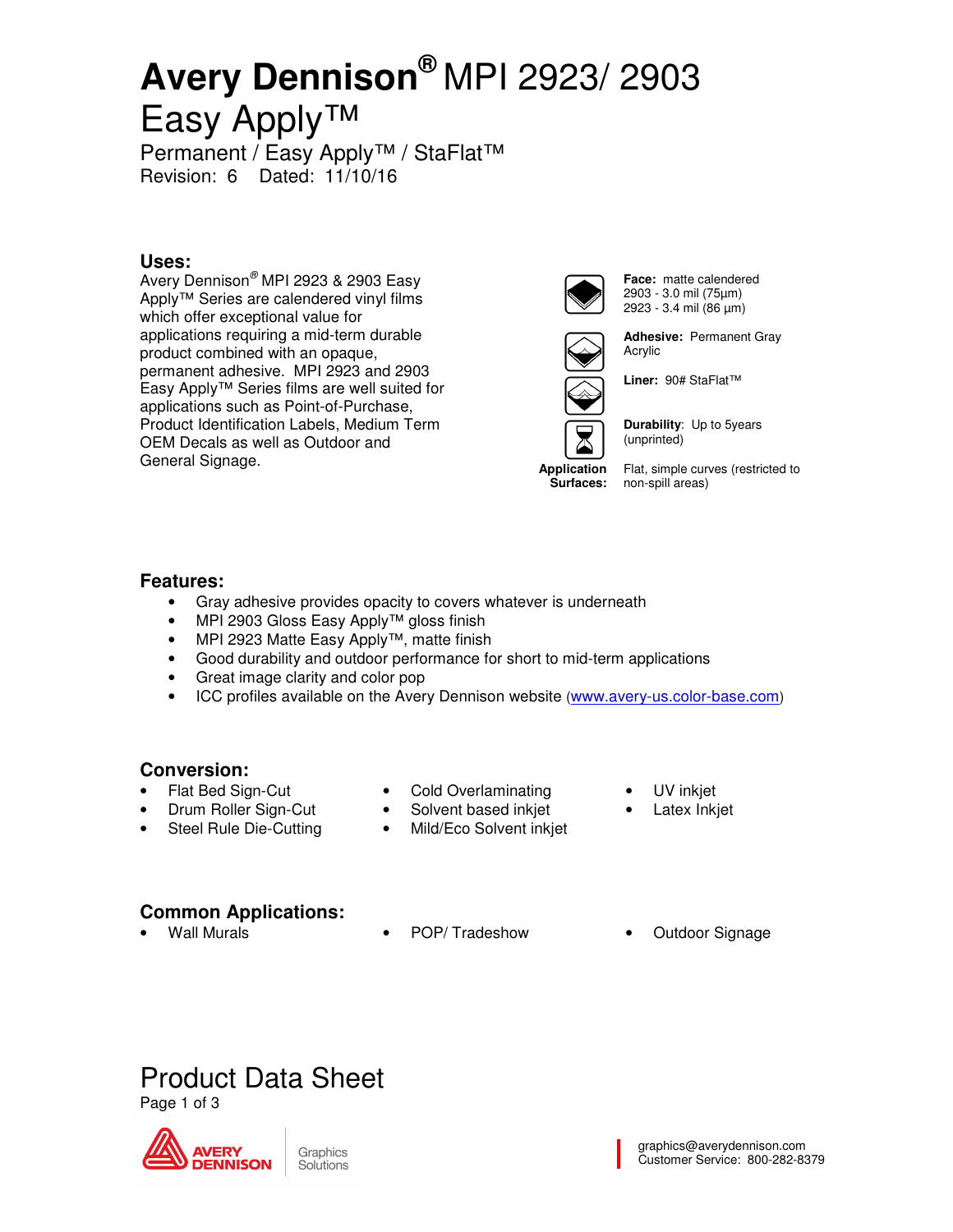# **Avery Dennison®** MPI 2923/ 2903 Easy Apply™

Permanent / Easy Apply™ / StaFlat™ Revision: 6 Dated: 11/10/16

### **Physical Characteristics:**

| <b>Property</b>          |                    | <b>Typical Values</b>                                                                      |
|--------------------------|--------------------|--------------------------------------------------------------------------------------------|
| Caliper, face            |                    | 2903 - 3.0 mil (75µm)<br>2923 - 3.4 mil (86 µm)                                            |
| Caliper, adhesive        |                    | 1.0mil (25 µm)                                                                             |
| Dimensional<br>stability | unprinted          | $<$ 0.025"(0.588 mm)                                                                       |
|                          |                    | Note: Ink loads in excess of 250%<br>may cause increased shrinkage of<br>the printed film. |
| Gloss                    | Hunter Gloss @ 60  | 2903 - 90<br>2923 - 15                                                                     |
| Adhesion:                |                    |                                                                                            |
| Stainless Steel          | $15$ min.          | 4.0 lbs/in (700 N/m)                                                                       |
|                          | 24 hrs             | 5.5 lbs/in (963 N/m)                                                                       |
| Flammability             |                    | Self Extinguishing                                                                         |
| Shelf-Life               |                    | 2 years from date of                                                                       |
|                          |                    | manufacture                                                                                |
|                          |                    | when stored at the following                                                               |
|                          |                    | temperatures and humidity                                                                  |
|                          |                    | conditions 68°-77° F (20° - 25°                                                            |
|                          |                    | C) and $50±5%$ R. H.                                                                       |
| Durability               | Vertical Exposure  | $2903$ - up to 5 years                                                                     |
|                          | unprinted/printed* | 2923 - up to 5/4 years                                                                     |
| Min. Application         |                    | $50^{\circ}$ F (10 $^{\circ}$ C)                                                           |
| Temperature              |                    |                                                                                            |
| Service                  |                    | -40° to 180°F (-40° to                                                                     |
| Temperature              |                    | 82°C) (Reasonable range of                                                                 |
|                          |                    | temperatures which would be                                                                |
|                          |                    | expected under normal                                                                      |
|                          |                    | environmental conditions).                                                                 |
| Chemical                 |                    | Resistant to most mild                                                                     |
| resistance               |                    | acids, alkalis, and salt                                                                   |
|                          |                    | solutions.                                                                                 |

**\* With appropriate laminate, see Digital Media Selector for further information** 

Data represents average values where applicable, and is not intended for specification purposes.

#### Warranty:

This Warranty applies to the Product listed in this Data Sheet. All statements, technical information (including physical and chemical characteristics) and recommendations about Avery Dennison products are based upon tests believed to be reliable but do not constitute a guarantee or warranty. All Avery Dennison products are sold subject to the Purchaser's assent and agreement that Purchaser is responsible for, and has independently determined, the suitability of such products for its purposes or its customer's purposes. Avery Dennison graphics products are warranted to be free from defects in material and workmanship for two years from the date of manufacture. When the product is properly applied, the warranty period is as stated in the product's specific Product Data Sheet in effect at the time of shipment to Avery Dennison's customer.

Such time periods are subject in either case to the proper storing and application of said product, and the failure to properly store or apply the product, including without limitation the failure to follow any applicable Instructional Bulletin, negates any warranty. It is expressly agreed and understood that Avery Dennison's sole obligation and Purchaser's exclusive remedy under this warranty, under any other warranty, express or implied, or otherwise, shall be limited exclusively to: (a) repair or replacement of defective product without charge at Avery Dennison's plant or at the location of the product (at Avery Dennison's election), or (b) in the event repair or replacement are not commercially practical, a credit amount up to the price of the product taking into account the defect in the product in Avery Dennison's sole discretion.

THE WARRANTY EXPRESSLY SET FORTH ABOVE IS IN LIEU OF ANY OTHER WARRANTIES, EXPRESS OR IMPLIED, INCLUDING, BUT NOT LIMITED TO, ANY IMPLIED WARRANTIES OF MERCHANTABILITY, FITNESS FOR ANY PARTICULAR USE AND/OR NON-INFRINGEMENT. SELLER SPECIFICALLY DISCLAIMS AND EXCLUDES ALL OTHER SUCH WARRANTIES. NO WAIVER, ALTERATION, ADDITION OR MODIFICATION OF THE FOREGOING CONDITIONS SHALL BE VALID UNLESS MADE IN WRITING AND MANUALLY SIGNED BY AN OFFICER OF AVERY DENNISON.

AVERY DENNISON'S LIABILITY FOR DEFECTIVE PRODUCTS SHALL NOT EXCEED THE PURCHASE PRICE PAID THEREFORE BY PURCHASER AND IN NO EVENT SHALL AVERY DENNISON BE RESPONSIBLE FOR ANY INCIDENTAL OR CONSEQUENTIAL DAMAGES WHETHER FORESEEABLE OR NOT, CAUSED BY DEFECTS IN SUCH PRODUCT, WHETHER SUCH DAMAGE OCCURS OR IS DISCOVERED BEFORE OR AFTER REPLACEMENT OR CREDIT, AND WHETHER OR NOT SUCH DAMAGE IS CAUSED BY AVERY DENNISON'S NEGLIGENCE.

All sales and contracts for sale of Products are subject to Purchaser's assent and agreement to this Warranty. Avery Dennison hereby objects to any terms or conditions contained in any purchase order or other communication of any kind from the Purchaser that is conflicting, inconsistent or additional to this Agreement.

### Product Data Sheet Page 2 of 3